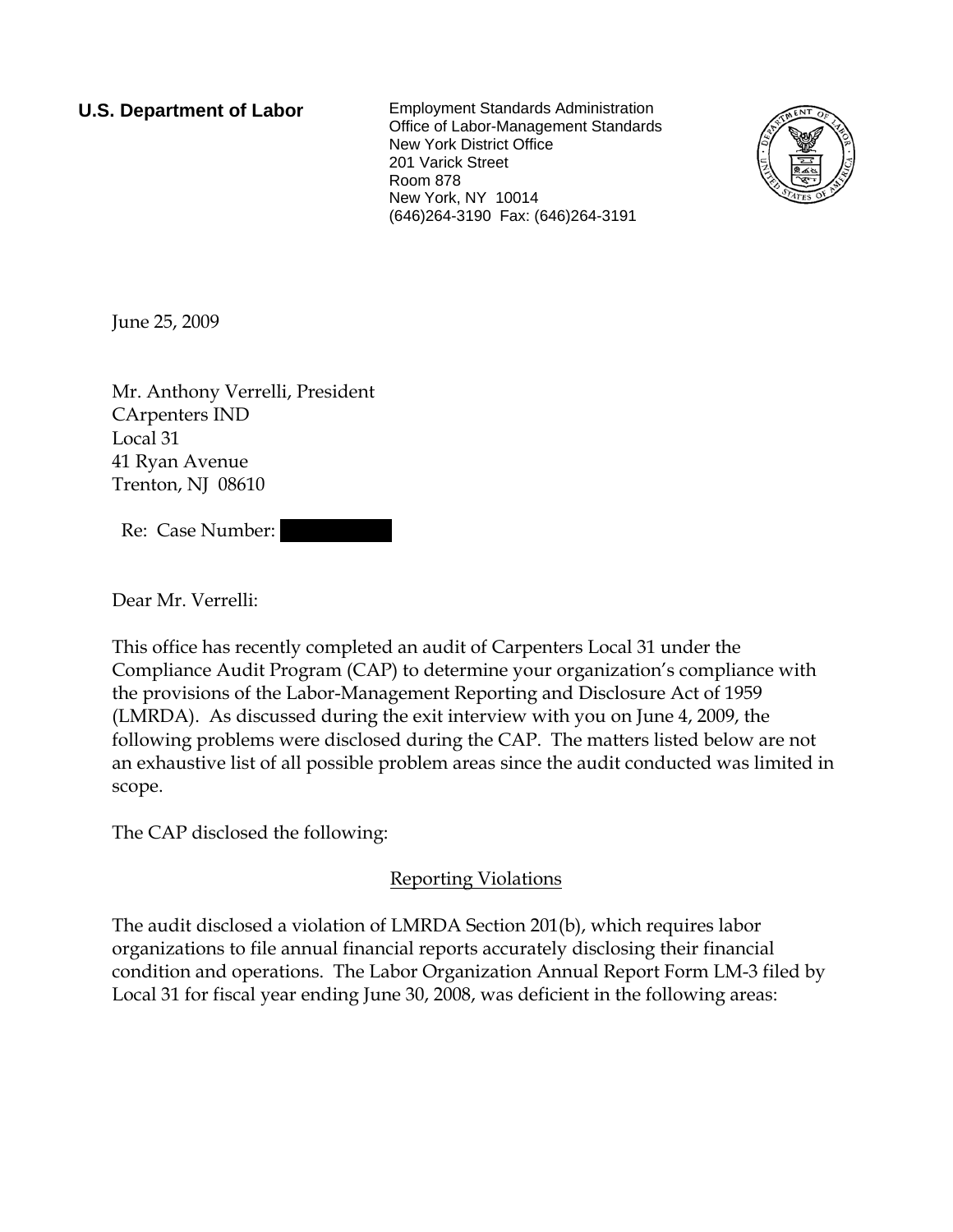Mr. Anthony Verrelli June 25, 2009 Page 2 of 6

#### **1. Cash Reconciliation**

It appears that the cash figures reported in Item 25 are not the cash figures according to the union's books after reconciliation to the bank statements. The instructions for Item 25 state that the union should obtain account balances from its books as reconciled to the balances shown on bank statements. The audit for fiscal year ending June 30, 2008 disclosed that in Form LM-3, Statement A-Assets and Liabilities, Item 25A Cash was at least \$345, 095 and Item 25B Cash was at least \$349,385.

Therefore, the union must amend its LM-3 report for fiscal year ending June 30, 2008 to accurately reflect the Start and End of Reporting Period Cash amounts in Item 25A and Item 25B, respectively. Additionally, the union will be required to amend Form LM-3 for fiscal years ending June 30, 2007 to correctly report the amount in Item 22 B Cash End of Reporting Period.

### **2. Cash Receipts (Form LM-3 Item 38)**

Local 31 under reported the total amount of dues received by the union during the audit period ending June 30, 2008. The organization's LM-3 report Item 38 Dues reflects \$114,056. However, the audit disclosed that total receipts were at least \$111,489.

### **3. Cash Receipts (Form LM-3 Item 40)**

Local 31 failed to include any funds received for fees and fines during the audit period ending June 30, 2008. The organization's LM-3 report Item 40 must reflect payments received by members for initiation fees and fines incurred for late payments in Item 40. The audit disclosed that there was \$2,715 received in this category.

### **4. Cash Receipts (Form LM-3 Item 41)**

Local 31 over reported the total amount of interest earned during the audit period ending June 30, 2008. The organization's LM-3 report Item 41 reflects \$18,483. However the audit disclosed that Item 41 Interest and Dividends totaled at least \$14,639.

### **5. Cash Receipts (Form LM-3 Item 43)**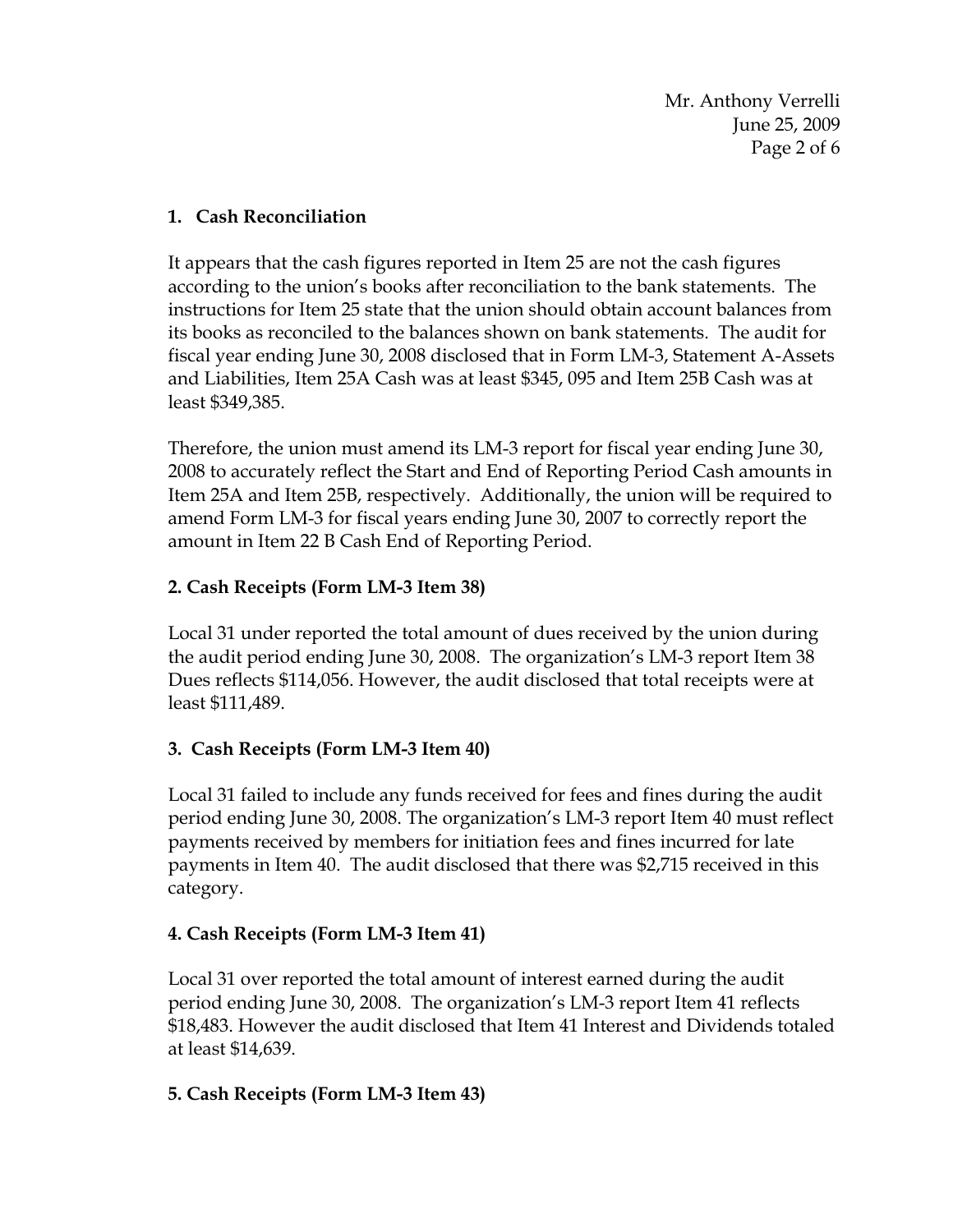Mr. Anthony Verrelli June 25, 2009 Page 3 of 6

Local 31 over reported the amount of other receipts received by the union during the audit period ending June 30, 2008. The organization's LM-3 report Item 43 Other Receipts reflected \$74,784. However, the audit disclosed that Item 43 Other Receipts were at least \$72,262.

## **6. Total Receipts (Form LM-3 Item 44)**

Local 31 inaccurately reported the total amount of receipts in Form LM-3 Item 44 during the audit period ending June 30, 2008. The organization's LM-3 report, Item 44 Total Receipts reflected \$207,323. However, the audit disclosed that total receipts were at least \$201,108.

# **7. Disbursements to Officers (LM-3 Item 24 and Item 45)**

Local 31 did not include some reimbursements to officers (President Anthony Verrelli, Financial Secretary Mike Evert and Warden Donald McBride) totaling at least \$786 in the amounts reported Item 24 (All Officers and Disbursements to Officers). It appears the union erroneously reported these payments in Item 54 Other Disbursements.

Additionally, Local 31 did not report the name of one officer (Trustee Ronald Fiori) and the total amount of payments to the individual on their behalf in Item 24 (All Officers and Disbursements to Officers). During the audit period, Fiori received \$1,494 representing gross salary payments. Also, the union must report in Item 24 all persons who held office during the year, regardless of whether they received any payments from the union.

The union must report most direct disbursements to Local 31 officers and some indirect disbursements made on behalf of its officers in Item 24. A "direct disbursement" to an officer is a payment made to an officer in the form of cash, property, goods, services, or other things of value. See the instructions for Item 24 for a discussion of certain direct disbursements to officers that do not have to be reported in Item 24. An "indirect disbursement" to an officer is a payment to another party (including a credit card company) for cash, property, goods, services, or other things of value received by or on behalf of an officer. However, indirect disbursements for temporary lodging (such as a union check issued to a hotel) or for transportation by a public carrier (such as an airline) for an officer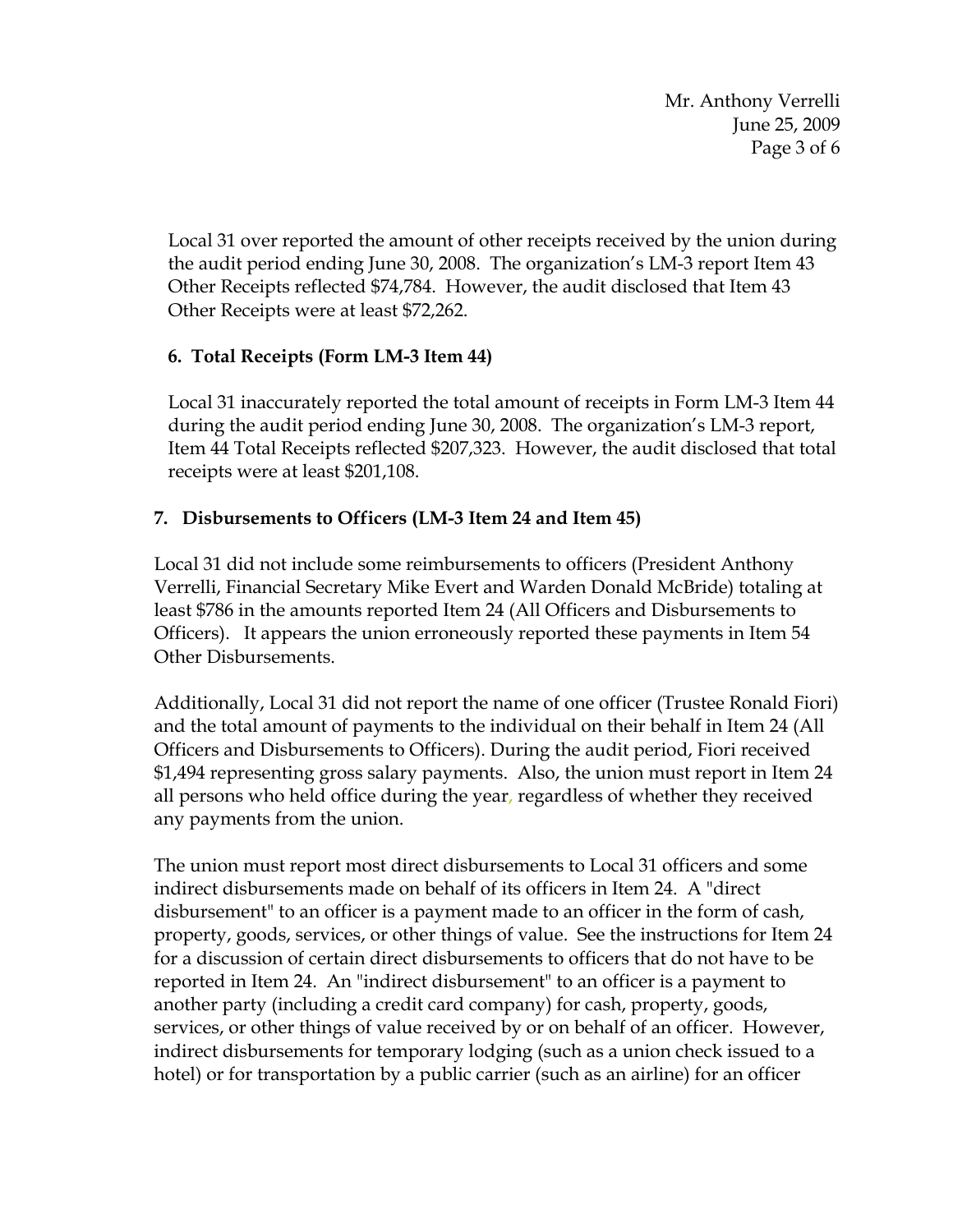traveling on union business should be reported in Item 48 (Office and Administrative Expense).

### **8. Disbursements to Employees (Form LM-3 Item 46)**

The union did not include any lost wage payments to two members in Item 46 during the audit ending June 30, 2008. Form LM-3 instructions for Cash Disbursements Item 46 To Employees states the following "…Include disbursements to individuals other than officers who receive lost time payments even if your organization does not consider them to be employees or does not make any other direct or indirect disbursements to them. "

## **9. Total Disbursements (Form LM-3 Item 55)**

Local 31 inaccurately reported the total amount of disbursements in Form LM-3 during the audit period June 30, 2008. The organization's LM-3 report, Item 55 Total Disbursements reflected \$199,570. However, the audit disclosed that the organization's total disbursements were approximately \$196,818.

Therefore, the union must amend its LM-2 report to accurately reflect total receipts and disbursements as discussed above in fiscal year ending June 30, 2008 by June 26, 2009.

### **10. Failure to File Bylaws**

The audit disclosed a violation of LMRDA Section 201(a), which requires that a union submit a copy of its revised constitution and bylaws with its LM report when it makes changes to its constitution or bylaws. Local 31 amended its constitution and bylaws in 2004, but did not file a copy with its LM report for that year. Local 31 has now filed a copy of its constitution and bylaws. Therefore, no further follow-up action is required in this matter.

I want to extend my personal appreciation to Carpenters Local 31 for the cooperation and courtesy extended during this compliance audit. I strongly recommend that you make sure this letter and the compliance assistance materials provided to you are passed on to future officers. If we can provide any additional assistance, please do not hesitate to call.

Sincerely,